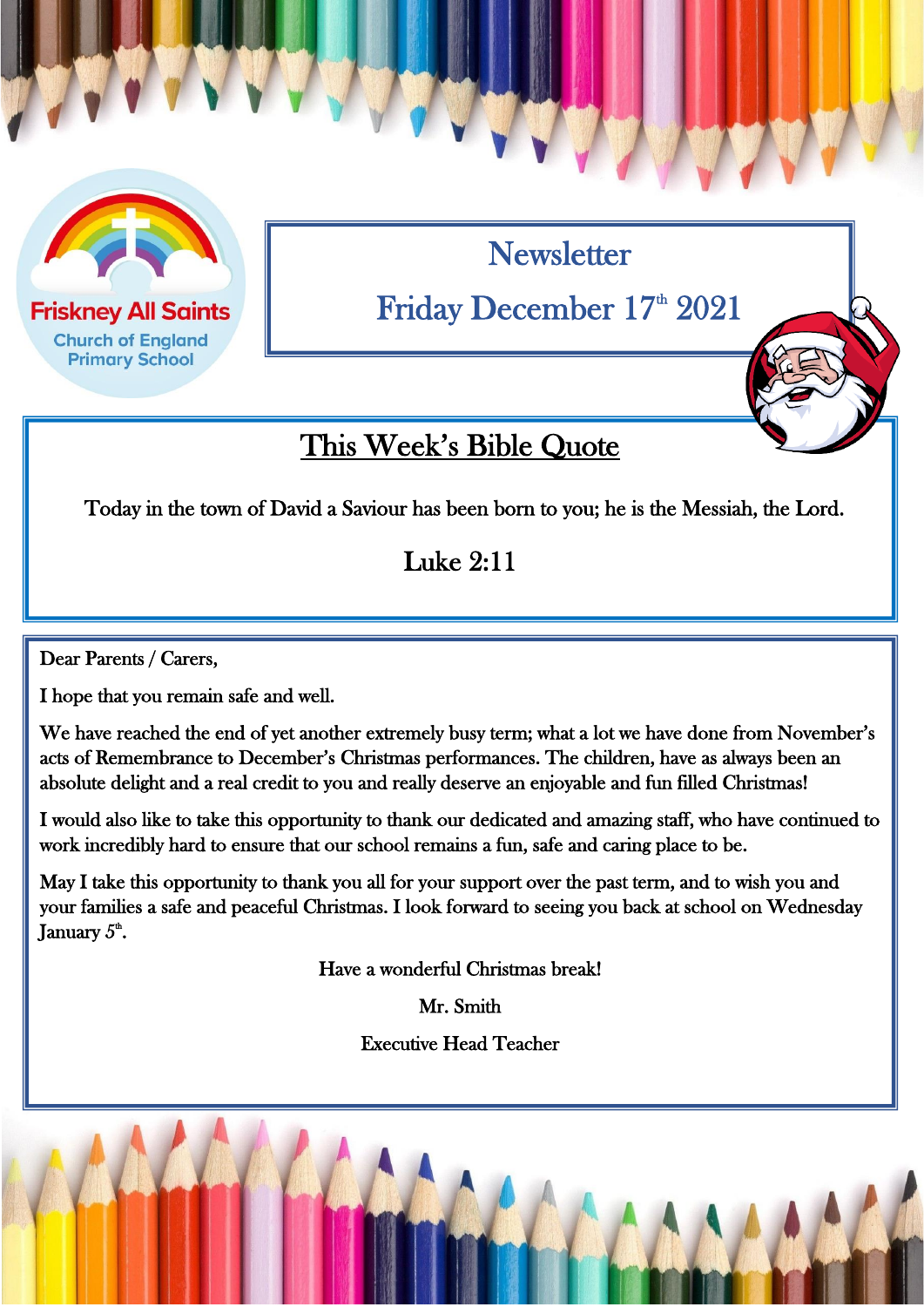

# How are you going to use the Friskney 5 this week?

## THUNK OF THE WEEK

(Something to get you thinking about as a family at home)

# Is there more future or past?



| This Week's POM POM Challenge |            |                  |                     |  |
|-------------------------------|------------|------------------|---------------------|--|
| <b>Class</b>                  | POM POMs   | Points this week | <b>Total Points</b> |  |
|                               | <b>376</b> |                  | 22                  |  |
| 9                             | 308        |                  | 13                  |  |
| я                             | 367        | 9                | 20                  |  |
|                               | 537        |                  | 15                  |  |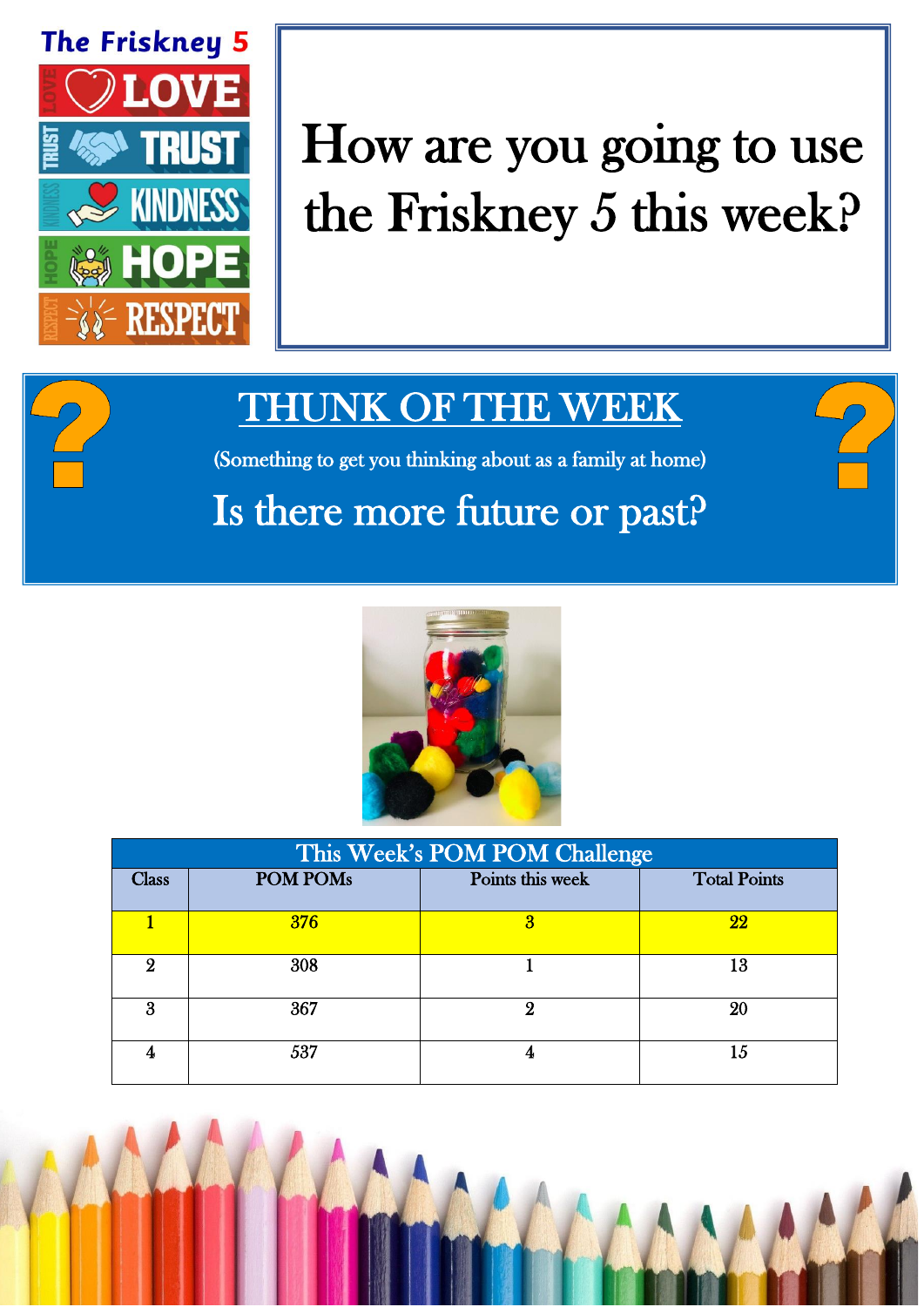

| This Week's Star of the Week |                                                                                                           |  |  |  |
|------------------------------|-----------------------------------------------------------------------------------------------------------|--|--|--|
| Class 1                      |                                                                                                           |  |  |  |
| All of Class 1               | For a truly fantastic performance in their Nativity.                                                      |  |  |  |
| Class 2                      |                                                                                                           |  |  |  |
| All of Class 2               | For a truly fantastic performance in their Nativity.                                                      |  |  |  |
| Class 3                      |                                                                                                           |  |  |  |
| <b>Lauren Halford</b>        | For practising and persevering in our skipping challenge.                                                 |  |  |  |
| Annabelle Judd               | For overcoming her nerves and performing fantastically at the Carol<br>Concert.                           |  |  |  |
| Class 4                      |                                                                                                           |  |  |  |
| <b>Lacey Roberts-Brooks</b>  | For her enthusiasm and passion in singing.                                                                |  |  |  |
| <b>Kayla Brookes</b>         | For being a fantastic King Herod.                                                                         |  |  |  |
| Elisia Faulkner              | For great enthusiasm and effort in the Carol concert! Your<br>performance in Prince of Peace was magical! |  |  |  |

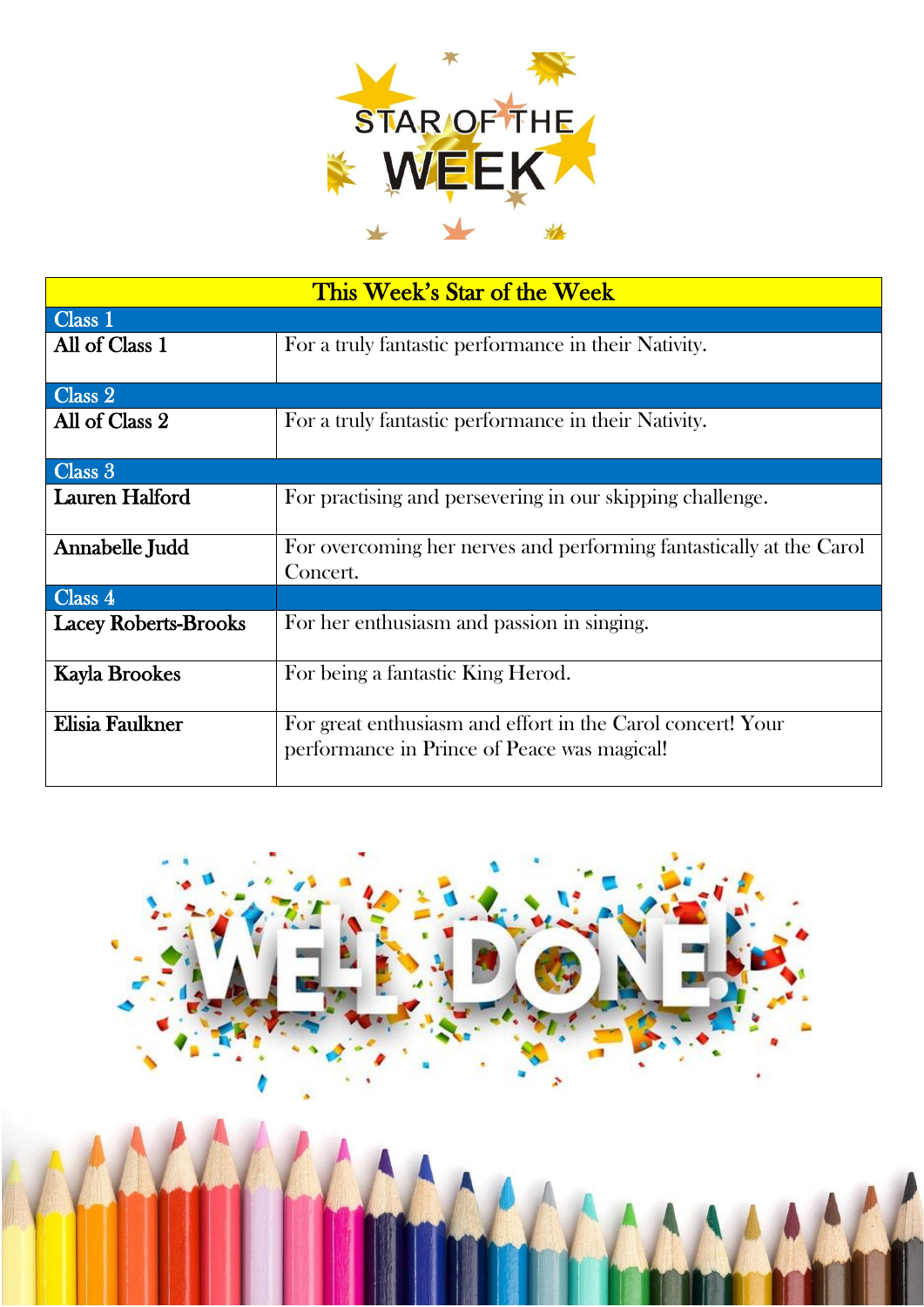

| Class 1            | 89.51% |
|--------------------|--------|
| Class 2            | 93.16% |
| Class 3            | 94.12% |
| Class <sub>4</sub> | 95.53% |

Well done to Class 4 this week for having the best attendance, keep up the good work!



Just a reminder that after school finishes at 4:15pm every day promptly. If you could please ensure that children who attend after school club are picked up by 4:15pm at the latest.

Reminder!

Please don't forget that if you require before or after school care, we do run a breakfast club from 07:45am – 08:30am for a cost of £3 and an after-school club which runs from 3:00pm – 4:15pm at a cost of £5.

Both can be booked via Parent Pay, if you would like any more information about either of these, please feel free to contact the school office.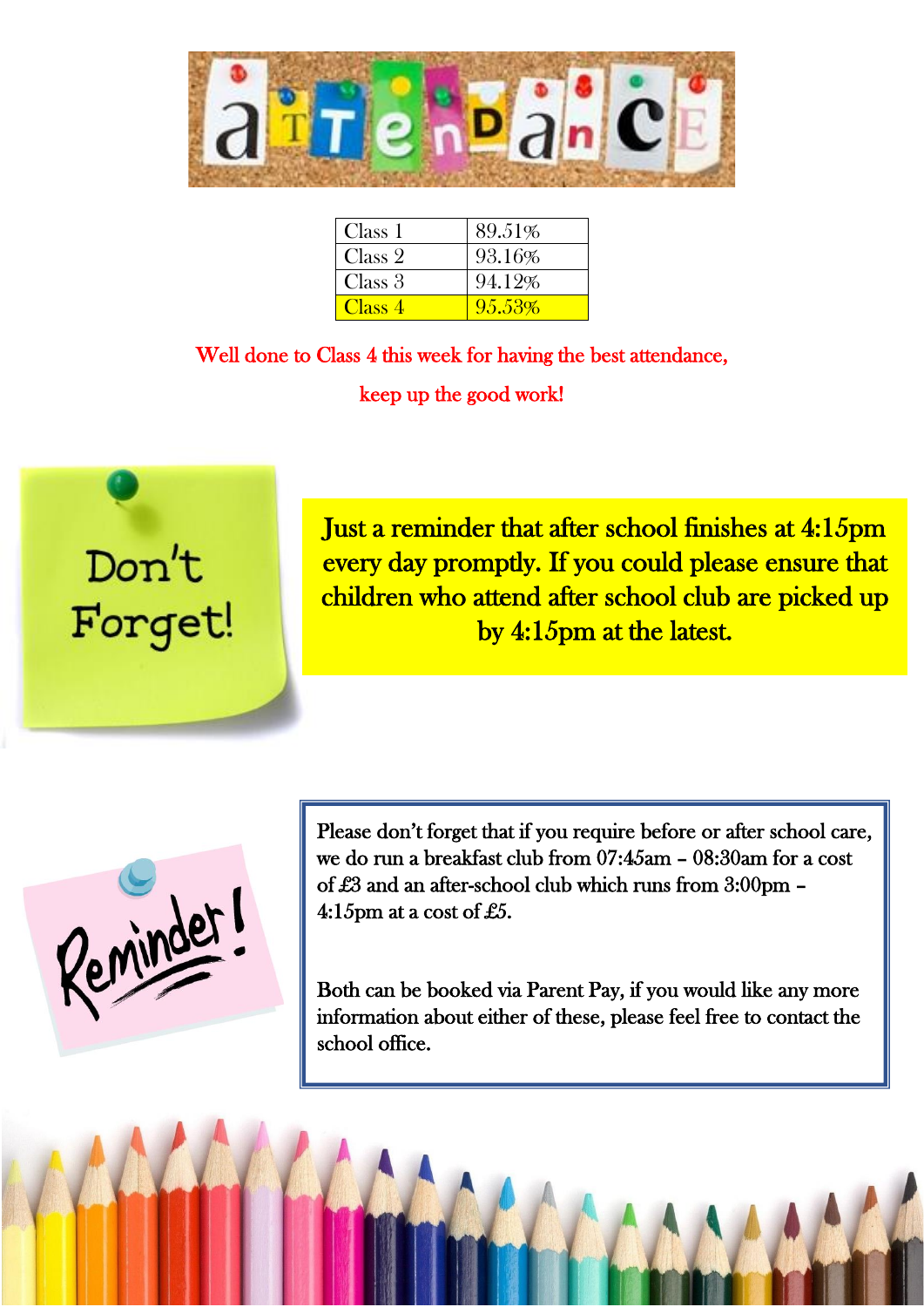### Class 2 making their Christingles.